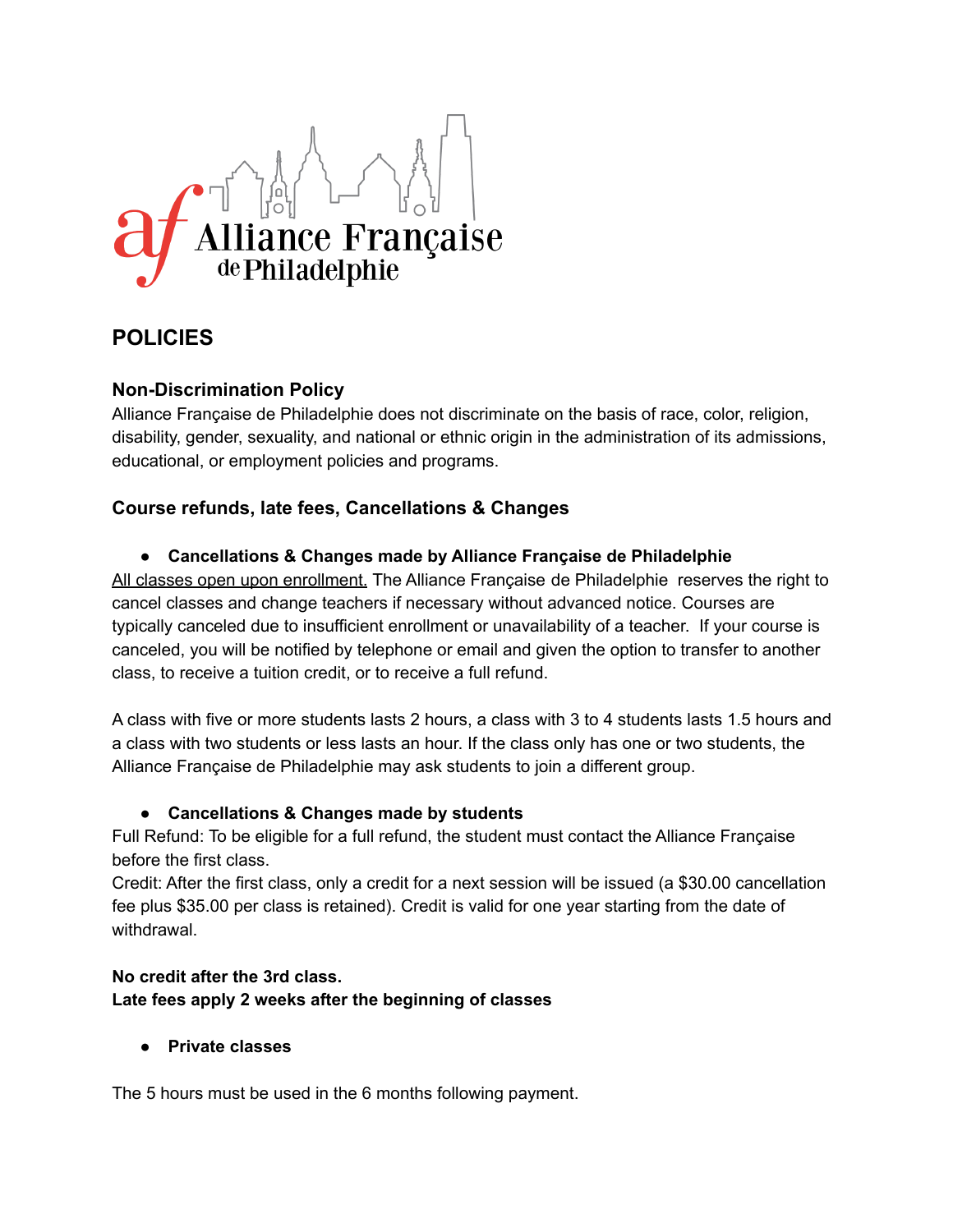Payment must be given on the day of the first lesson, and every 5 hours subsequently. Cancellation or rescheduling must be made 24 hours before class, otherwise your scheduled class will be charged.

Private classes are non refundable.

#### **● Immersion classes**

The Alliance Française de Philadelphie reserves the right to cancel immersion classes and change teachers if necessary without advanced notice. Courses are typically cancelled due to insufficient enrollment or unavailability of a teacher. If your course is cancelled, you will be notified by telephone or email and given the option to transfer to another class, to receive a tuition credit, or to receive a full refund.

## **Online Makeup classes**

If a student exceptionally can't attend a class, the class will be recorded and available for a week online.

Student must notify the administration at alliance@afphila.com or at 215 735 5283 If a teacher is unable to teach a class, students will be notified by e-mail or by phone. Every effort will be made to make up any lost class time during the current session. If the lost class(es) cannot be made up, a credit will be added to your account for the equivalent cost of the lost class time.

# **Pro-rating**

Prorated tuition is only offered if a student is going to miss 2 or more classes of a 10-week class and must be arranged at the time of registration. NO retroactive credits or refunds will be allowed for missed classes.

## **Disruptive Student**

Alliance Française de Philadelphie reserves the right to dismiss any student whose behavior is inappropriate or disruptive to the learning environment and to other students.

# **Unexpected Closure (in person only)**

AF may need to close unexpectedly, due to inclement weather or other circumstances. In such situations, you will be informed via email or telephone. Every effort will be made to make up any lost class time during the current session. If the lost class(es) cannot be made up, a credit will be added to your account for the equivalent cost of the lost class time.

# **Privacy & Emails**

Alliance Française de Philadelphie is committed to protecting the privacy of its students. Any information collected by Alliance Française de Philadelphie is kept in a secure database. We never share your information or sell your email.

Alliance Française de Philadelphie will only ask you to provide the information necessary to